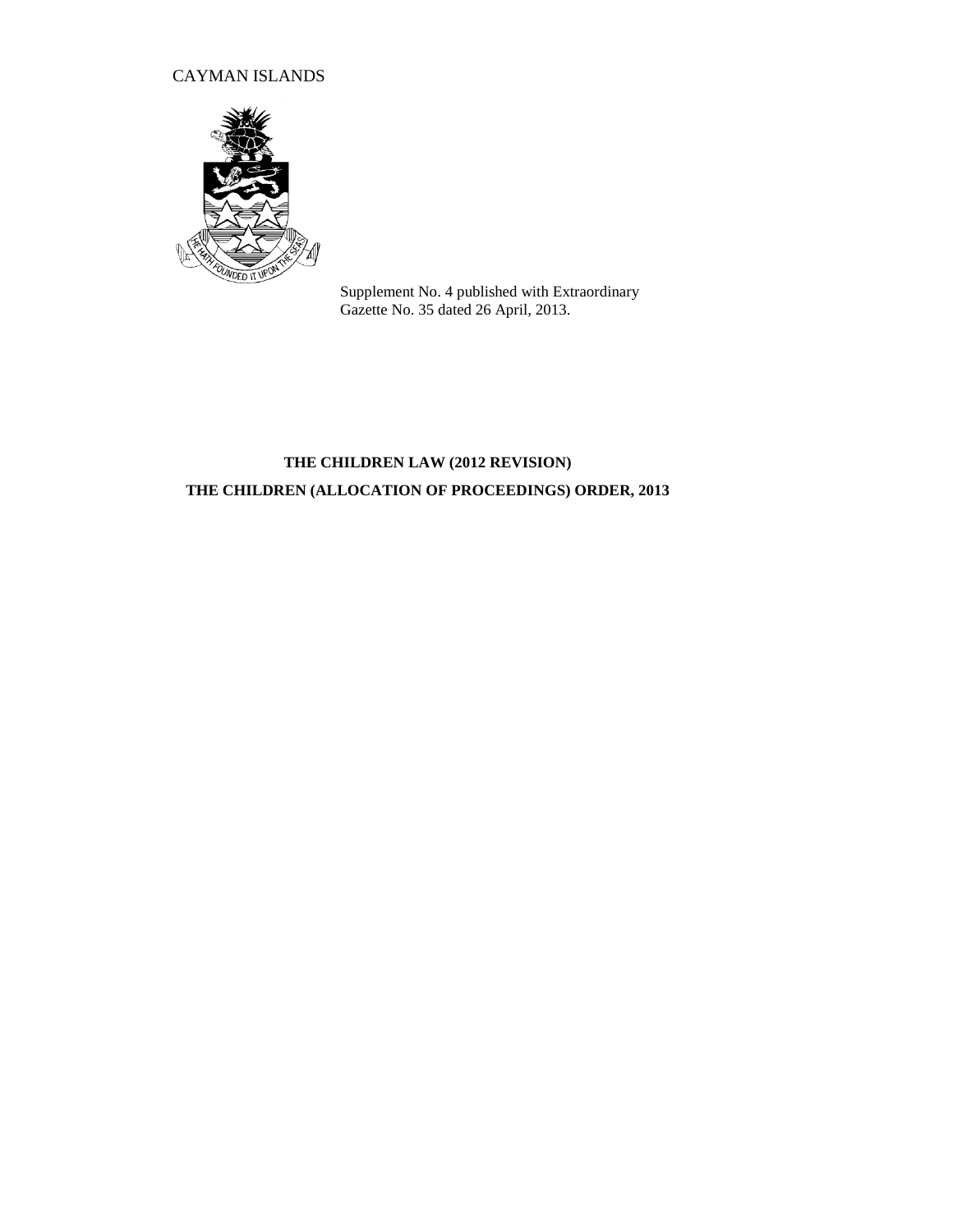## **THE CHILDREN LAW (2012 REVISION)**

## **THE CHILDREN (ALLOCATION OF PROCEEDINGS) ORDER, 2013**

### **ARRANGEMENT OF PARAGRAPHS**

- 1. Citation and commencement
- 2. Definition
- 3. Commencement of proceedings where other proceedings in Grand Court 4. Commencement of proceedings generally
- Commencement of proceedings generally
- 5. Application to extend, vary or discharge order
- 6. Transfer from summary court to Grand Court by summary Court
- 7. Transfer from Grand Court to summary Court by Grand Court
- 8. Contravention of any provision of this Order
- 9. Wardship proceedings
- 10. Transitional provisions

2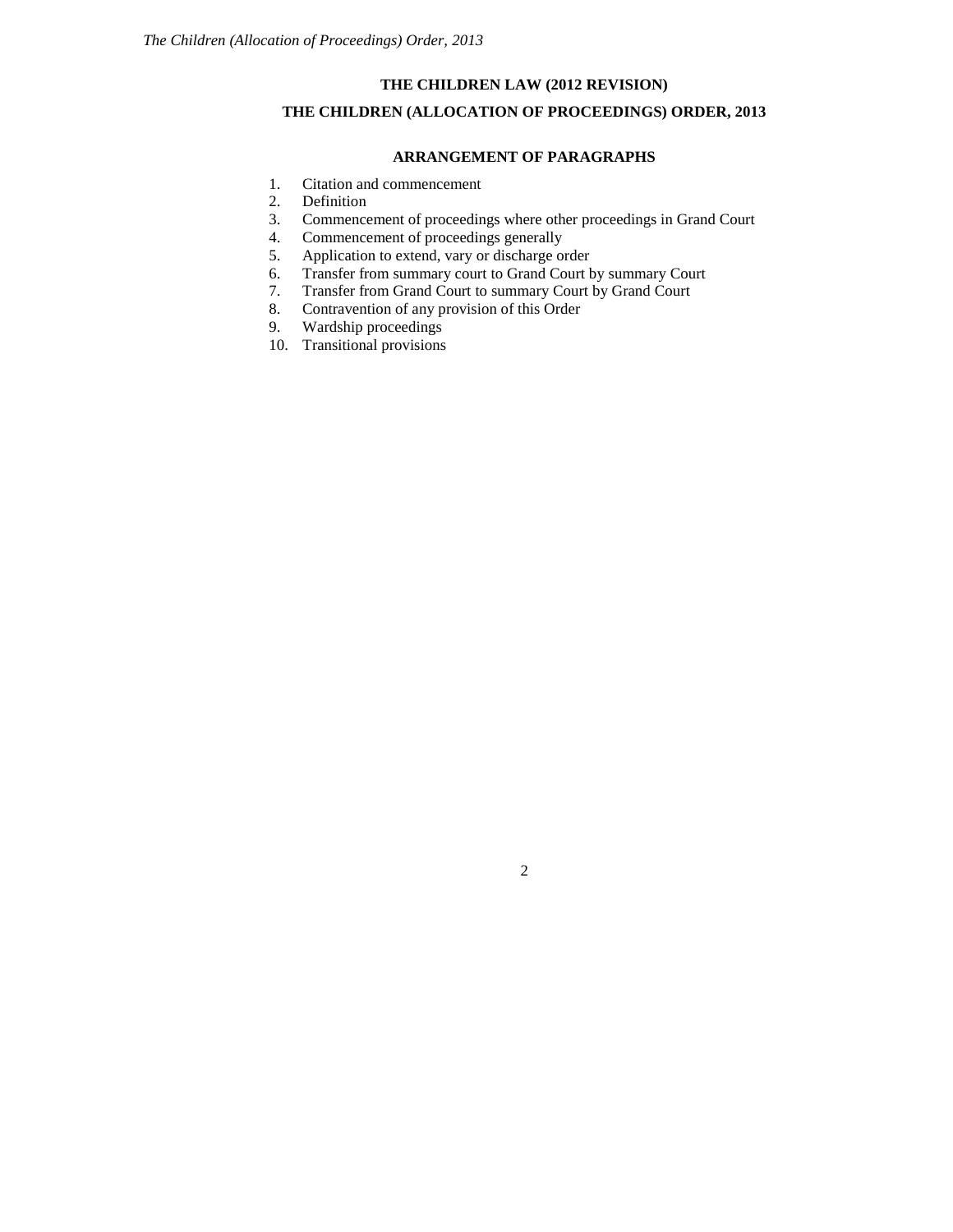#### **THE CHILDREN LAW (2012 REVISION)**

#### **THE CHILDREN (ALLOCATION OF PROCEEDINGS) ORDER, 2013**

In exercise of the powers conferred by section 85(4) of the Children Law, 2012 (Revision), the Chief Justice makes the following Order-

1. (1) This Order may be cited as the Children (Allocation of Proceedings) Order, 2013. Citation and

- (2) This Order shall come into force on 29 April, 2013.
- 2. In this Order, "the Law" means the Children Law (2012 Revision).
- 3. Applications shall be commenced-
	- (a) in the Grand Court, if there are divorce, judicial separation, nullity or other proceedings which relate to a child before the Grand Court; or
	- (b) if there are no such proceedings as specified in sub-subparagraph (a), subject to paragraph 4, in either the Grand Court or a summary court.

4. (1) Subject to subparagraphs (2) and (3) and to paragraph 5, proceedings under any of the following sections shall be commenced in a summary court-

- (a) section 27 (use of accommodation for restricting liberty);
- (b) section 33 (care and supervision orders);
- (c) section 35(6) (parental consent or leave to change name or remove from the Islands a child in care);
- (d) section 36 (parental contact);
- (e) section 38 (education supervision orders);
- (f) section 45 (child assessment orders);
- (g) section 46 (emergency protection orders);
- (h) section 48 (duration of emergency protection orders);
- (i) section 49(7) (application for emergency protection order by designated officer);
- (j) section 51 (powers to assist discovery of children, etc.);
- (k) section 53 (recovery orders);
- (l) section 76 (protection of children in an emergency);

3

commencement

Commencement of proceedings where other proceedings in Grand

Definition

Court

Commencement of proceedings generally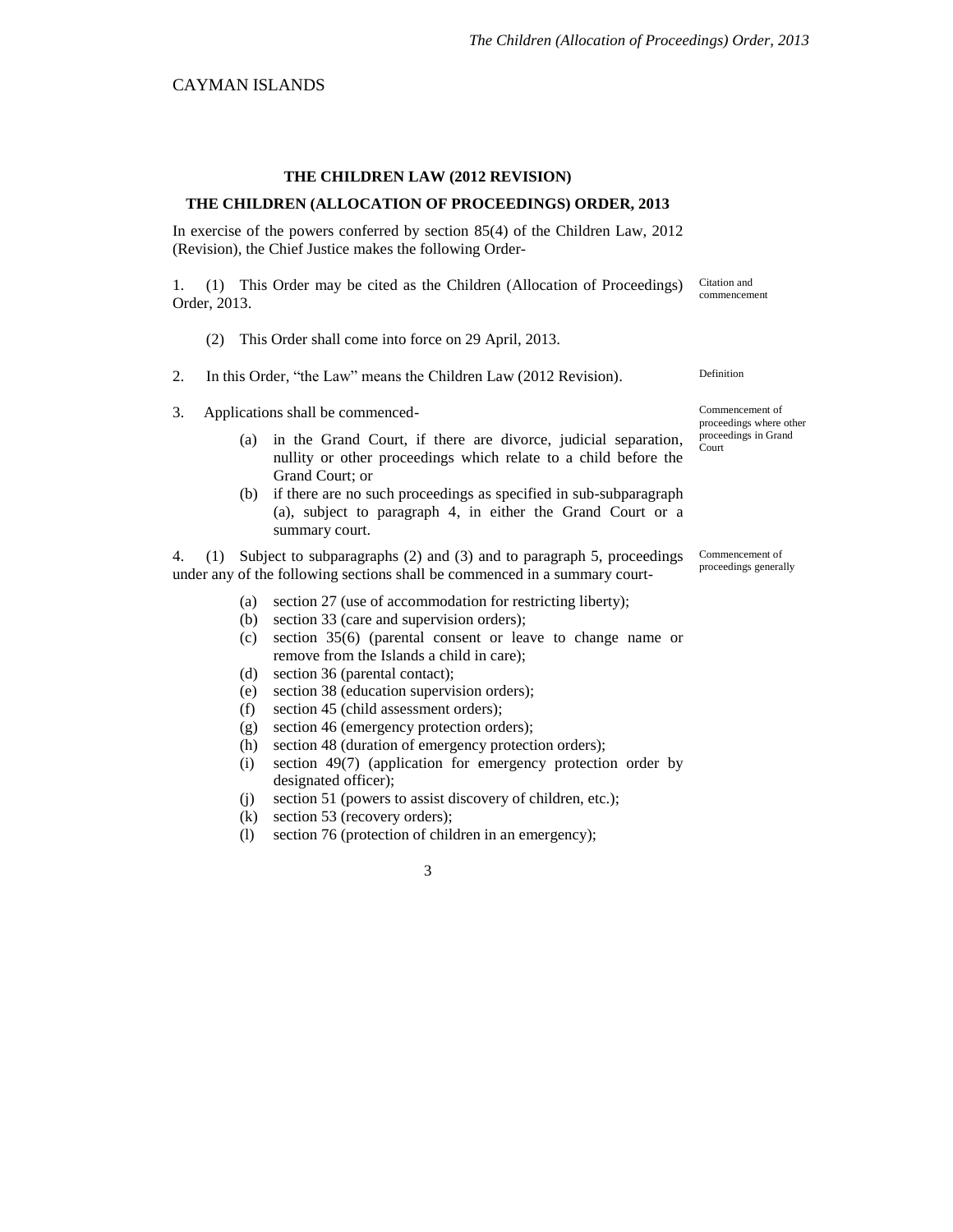- (m) section 78(6) (appeals against steps taken under section 78(1));
- (n) section 93 (powers of constables to assist);
- (o) paragraph 19 of Schedule 2 (contribution orders); and
- (p) paragraph 7 of Schedule 8 (certain appeals).

(2) Notwithstanding subparagraph (1) and subject to subparagraph (3), proceedings stipulated in sub-subparagraphs (b), (e), (f), (g), (i) or (j) of subparagraph (1) and which arise out of an investigation directed by the Grand Court under section 39(1), shall be commenced in the Grand Court.

(3) Notwithstanding subparagraphs (1) and (2), proceedings stipulated in sub-subparagraphs (a) to (k) or sub-subparagraph (n) of subparagraph (1) shall, in respect of the same child, be continued in the court in which those proceedings were pending.

Application to extend, vary or discharge order

5. Where it is desired to make an application under the Law-

- (a) to extend, vary or discharge an order made during proceedings; or
- (b) which may have the effect of extending, varying or discharging an order made during proceedings,

that application shall be made to the court which made the order.

Transfer from summary court to Grand Court by summary court

6. (1) Subject to subparagraphs (2), (3) and (4), a summary court may, upon application by a party or of its own motion transfer to the Grand Court any proceedings stipulated in paragraph 3 where it considers it in the best interest of the child to do so having regard to the principle set out in section  $3(2)$  of the Law and to-

- (a) whether the proceedings are exceptionally grave, important or complex due to-
	- (i) the presence of complicated or conflicting evidence about the risks involved to the child's physical or moral wellbeing or about other matters relating to the welfare of the child;
	- (ii) the number of parties involved;
	- (iii) a conflict with the law of another jurisdiction;
	- (iv) a novel and difficult point of law; or
	- (v) a question of public interest;
- (b) whether it would be appropriate for those proceedings to be heard together with other family proceedings which are pending in the Grand Court; and
- (c) whether the transfer is likely to expedite the determination of the proceedings where-